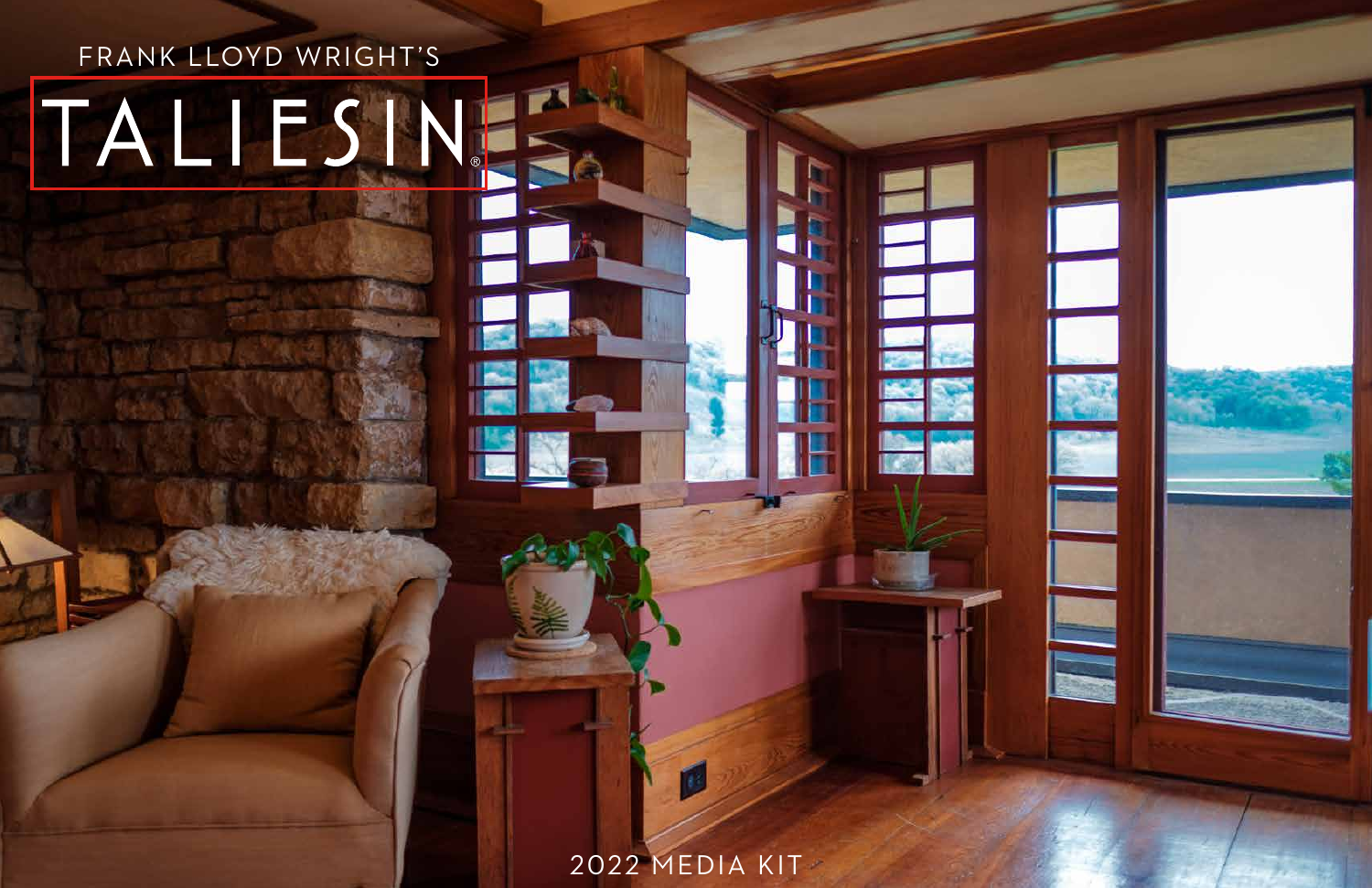## WELCOME TO TALIESIN: PART OF A UNESCO WORLD HERITAGE SITE

#### Dear Media Partners:

We're so glad you're here! We welcome you to tell the story about the engaging programming and transformative experiences Taliesin Preservation creates to understand Frank Lloyd Wright's architecture and ideas. We invite you to visit us in-person as part of your editorial research, and if you need to develop story ideas further, we have some started on page 12. we're happy to provide stock images or give you media access for photography.



Taliesin has and always will be of its time and of its place. By experiencing Taliesin, you get a chance to see the Wisconsin Driftless Area through Wright's eyes. Visitors leave transformed and have a new perspective on creating a better and more beautiful life. Taliesin Preservation will always have new and transformative stories to share with you.

Join us in sharing the story of the future.



*The trademarks FRANK LLOYD WRIGHT and TALIESIN are the exclusive property of, and used under license from, the Frank Lloyd Wright Foundation.*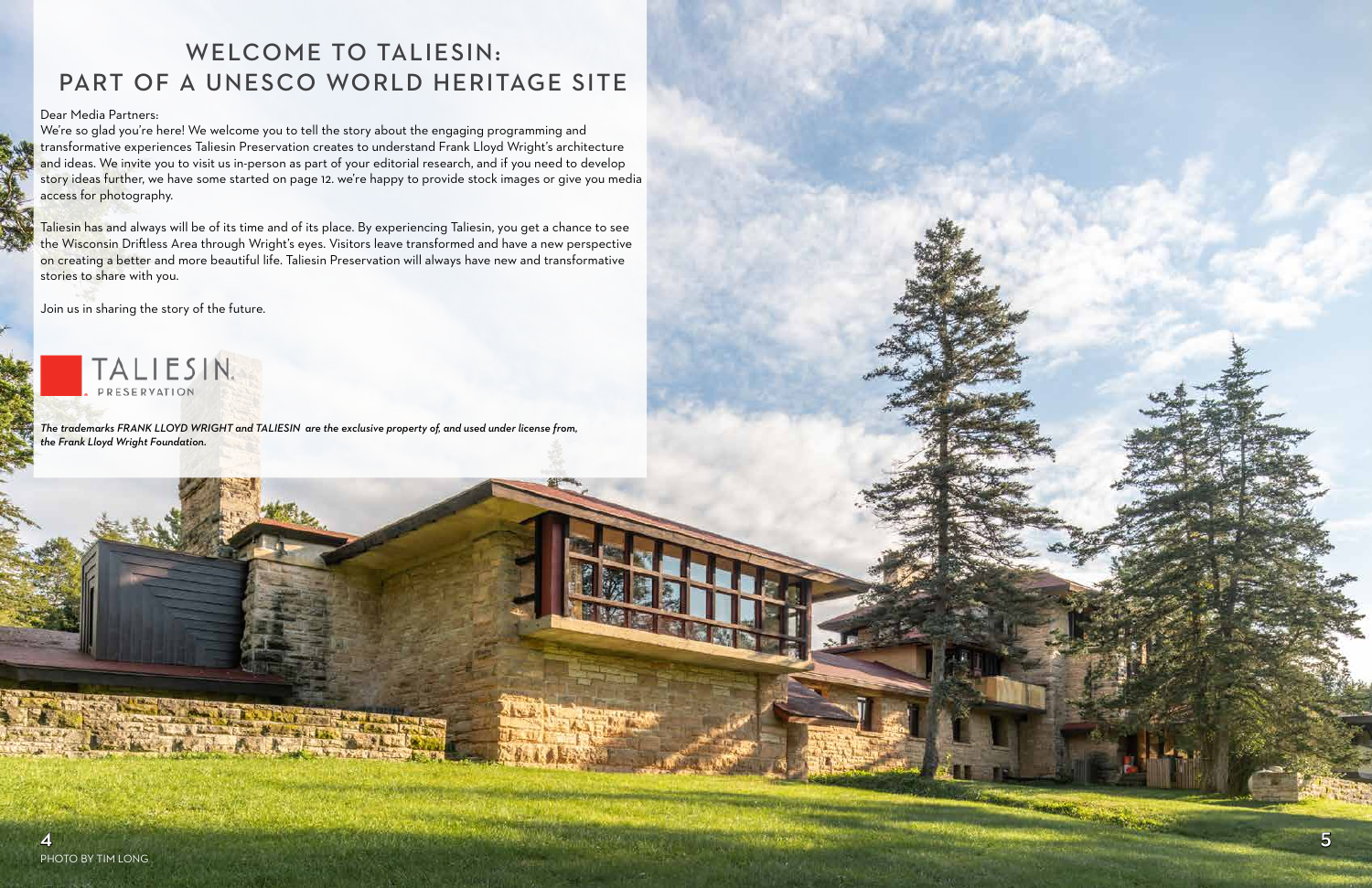# WHAT IS TALIESIN?

For over a century, Taliesin and the surrounding Driftless hills and valleys of southwest Wisconsin have served as a laboratory for living. It is a laboratory where culture, architecture, agriculture, and the natural environment converge around the desire to explore everyday life.

 Taliesin is the home, studio, school, and 800-acre agricultural estate of American architect, graphic designer, writer, farmer, and educator Frank Lloyd Wright, located in rural Spring Green, Wisconsin. With buildings from nearly every decade of Wright's life, Taliesin is one of the most significant architectural anthologies in the world and, in 2019, was designated as part of a United Nations Educational, Scientific and Cultural Organization (UNESCO) World Heritage site. In 1976, Taliesin also study. In 1932, Wright established the Taliesin Fellowship. This progressive architectural program attracted a new generation of individuals worldwide to this location to explore ideas for a better shared future. These individuals learned about architecture, but they also worked in the gardens, farmed in the fields, created art, played music – because to Wright, that was living intentionally. We honor Wright's philosophy and continue to gather people from all walks of life – including chefs, artists, writers,

Through progressive education and transformative ideas, Taliesin became a source of inspiration for how Wright saw the world. Nature, art, community, and work integrate to nurture each individual's growth. This valley was a place that served as inspiration for Wright and his future and became a place where thousands of individuals would come to learn and

The Taliesin estate is owned and preserved by our partners in preserving the site, the Frank Lloyd Wright Foundation based in Scottsdale, AZ.  $\delta$  and the contract of the contract of the contract of the contract of the contract of the contract of the contract of the contract of the contract of the contract of the contract of the contract of the contract of the

became a National Historic Landmark through the National Park Service. The concept of Taliesin dates back to the 1800s when Frank Lloyd Wright's ancestors emigrated from Wales to Wisconsin in search of a better life. architects, farmers, musicians, and designers. We engage professionals who ask the same questions about building a better, more integrated, and intentional way of living as part of our programming.

## TALIESIN PRESERVATION

Taliesin Preservation is a Wisconsin 501(c)(3) organization founded in 1993.

We implement our mission and vision by:

Since 1993, over half a million people have experienced the Taliesin estate.

Taliesin Preservation employs a year-round core team of 17 staff members and 60 seasonal staff members. The organization owns and operates the Frank Lloyd Wright Visitor Center, designed by Wright as the Riverview Terrace in the 1950s and built in 1967 as The Spring Green Restaurant. Taliesin Preservation operates the Taliesin Gift Shop and the Riverview Terrace Café within the Visitor Center.

• creating public programming opportunities to learn and teach, experiment and innovate, gather and

- question
- operating a successful visitation program exploring the buildings, land, and nature
- 
- 

• creating immersive experiences for individuals to live onsite and experience the culture within • providing ongoing historic preservation resources to the buildings, natural and cultural landscapes

## VISION

Taliesin is acknowledged as the embodiment of American architect Frank Lloyd Wright's commitment to the creation of exceptional environments that harmonize architecture, art, culture, and the land.

## MISSION

As stewards, Taliesin Preservation's mission is to preserve the cultural, built, and natural environments that comprise the Taliesin property and to conduct public educational and cultural programming that provides a greater understanding of Frank Lloyd Wright's architecture and ideas.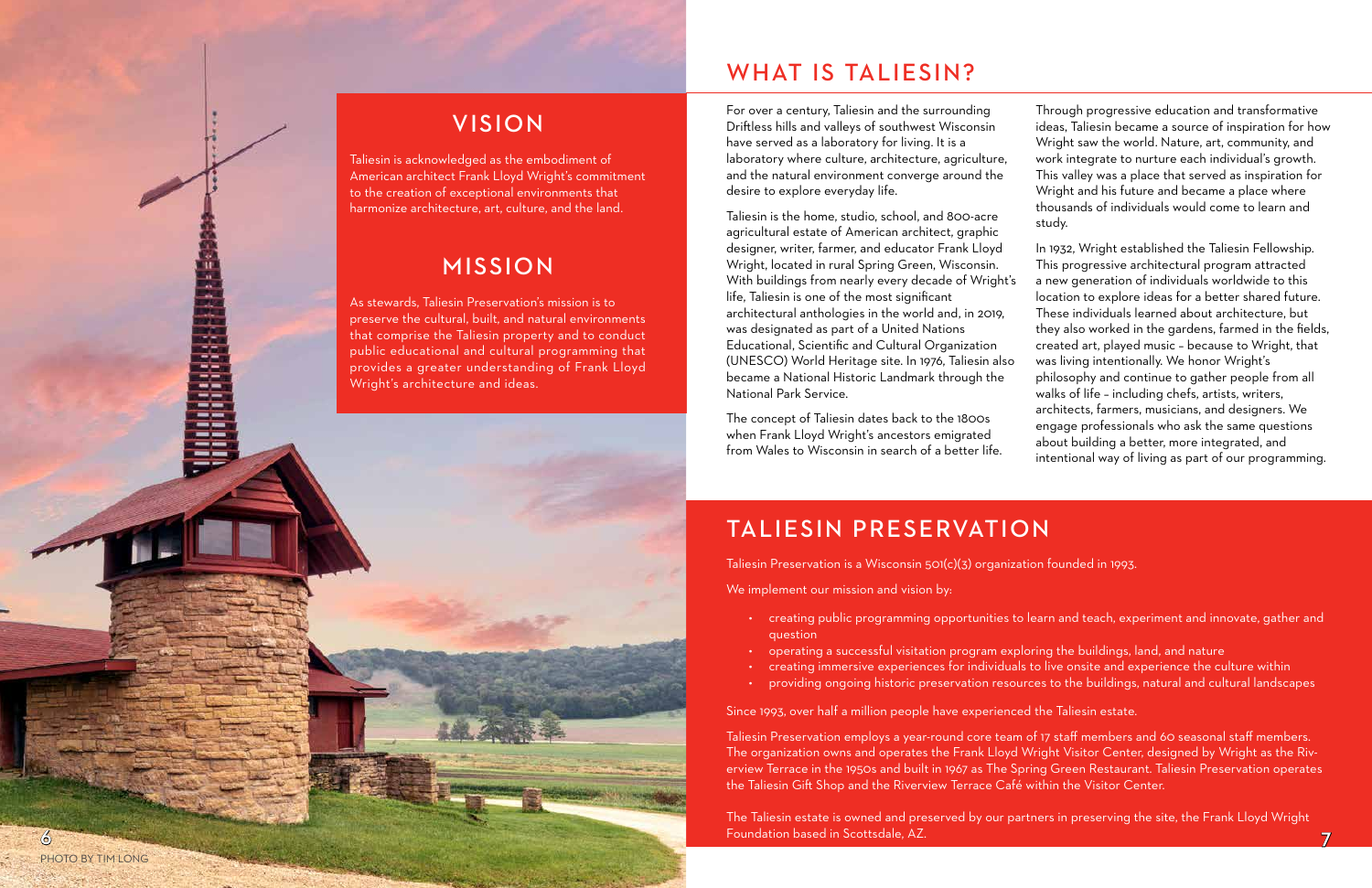# *HOW MIGHT WE LIVE NOW?* RENEW, REBUILD, REINVENT

Since the 1800s, the Taliesin estate has been a laboratory for individuals of diverse backgrounds to come together for thought exchange, experimenting with materials and space, and addressing human needs of our time.

Taliesin Preservation believes that a "minds-on, hands-on" philosophy through experience, exploration, and expression is crucial to an individual's learning and growth. These opportunities include:

- *• Experience community within the Taliesin residence and gardens through salons, Driftless Landscape tour, workshops, fireside chats*
- *• Experience the beauty of the natural and cultural landscapes through volunteering, a photography workshop, or a trail hike*
- *• Explore architecture, visual arts, and the performing arts*
- *• Explore culinary artistry with regionally reliant food*
- *• Express your thoughts, ideas, and genesis through disconnection with a fast-paced world*
- *• Express your identity by finding a more straightforward, more organic, and beautiful way to live*



*In 1931, Wright wrote a concept for his own Hillside Home School of the Allied Arts to take place on the Taliesin estate that reads:* 

*"We are all here to develop a life more beautiful, more concordant, more fully expressive of our sense of pride and joy than ever before in the world."* 

—*Frank Lloyd Wright, 1957*



# IN PERSON AND VIRTUAL SUMMER CAMP & DESIGN STUDIO

## *We build bridges between students and architecture.*

Our educational programs make architecture, art, and nature exciting and accessible for students and educators. Our student-focused approach means that we can meet kids where they are.

Architecture, rooted in STEAM (Science, Technology, Engineering, Art, and Math), helps us understand how interconnected the world is. Based on WI State Standards and Next Generation Science Standards (NGSS), our educational programs give students the ability and access to develop their STEAM skills to reach their full potential. We offer educational programs at Taliesin, in schools, and at home.

During the programs, students and educators will understand the principles of Organic Architecture as embedded at Taliesin. Students will think about sustaining harmonious relationships between the natural and built environments.

ARTS & CULTURE

To ensure authentic interaction with the buildings, land, community of artists and professionals, Taliesin's public engagement opportunities today include first-hand experiences. We host music concerts, lectures, overnight art workshops, intimate speaker salons, and art exhibitions featuring professionals from across the country.

For a truly immersive experience for guests to experience and explore, Taliesin hosts overnight workshops featuring talented instructors. Participants stay in the historic spaces where Wright and the Fellowship created and where community and culture blend.

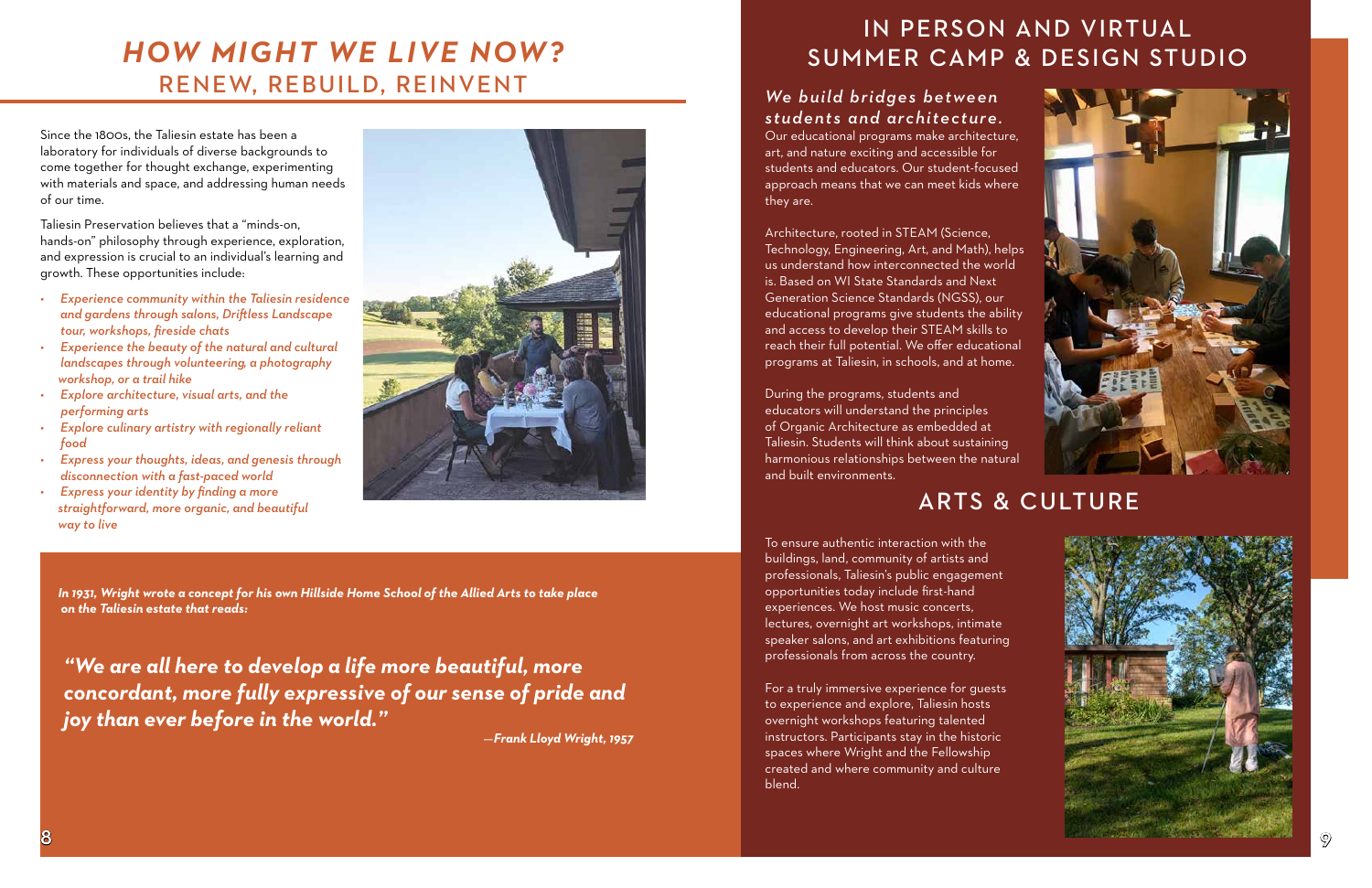## HISTORICAL TIMELINE OF TALIESIN

| 1867        | Frank Lloyd Wright is born in Richland<br>William Carey Wright.                                                                                  |
|-------------|--------------------------------------------------------------------------------------------------------------------------------------------------|
| 1886        | Unity Chapel was completed by archit                                                                                                             |
| 1887        | Wright's "Home Building" for the Hillsi<br>completed; Wright's first independent                                                                 |
| 1897        | Wright's Romeo and Juliet Windmill co                                                                                                            |
| 1903        | Wright's Hillside Home School is comp                                                                                                            |
| 1908        | Wright's Tan-y-Deri residence complet                                                                                                            |
| 1911        | Anna Lloyd Jones purchases 31.65 acre<br>on Wright's favorite boyhood hill; Wrig<br>December of that year.<br>Construction starts on Taliesin I. |
| 1914        | The living quarters of Taliesin I are lost<br>including Mamah Borthwick; immediat                                                                |
| 1915        | Hillside Home School closes.                                                                                                                     |
| 1922        | Wright acquires the Hillside Home Scl                                                                                                            |
| 1925        | Taliesin II burns in an electrical fire; imi                                                                                                     |
| 1932        | Taliesin Fellowship is established for ar<br>Hillside Drafting Studio begins.                                                                    |
| 1935        | Wright designs Fallingwater in the Tali                                                                                                          |
| 1938        | Wright purchases land in Scottsdale, A                                                                                                           |
| 1943        | Wright produces sketches of the Solo                                                                                                             |
| 1949        | Midway Barn is completed.                                                                                                                        |
| <b>1950</b> | Wright directs the demolition of Hillsio<br>independent commission.                                                                              |
| 1952        | A fire destroys the Hillside Home Scho<br>the Hillside Theater and Dining Room.                                                                  |
| 1954        | Construction begins on Riverview Terr<br>construction would halt temporarily in                                                                  |
| 1955        | Hillside Theater and Dining Room con                                                                                                             |
| 1959        | Wright dies in Phoenix, Arizona, at the<br>numerous residences are under consti                                                                  |
| 1967        | Riverview Terrace opens as The Spring<br>Wright Visitor Center).                                                                                 |
| 1976        | Taliesin estate is declared a National H                                                                                                         |
| 1990        | Taliesin Preservation was founded with<br>Economic Development Authority (WI                                                                     |
|             |                                                                                                                                                  |

nd Center, Wisconsin, to Anna Lloyd Jones and

itect Joseph Lyman Silsbee and apprentice Wright at age 18.

Iside Home School, run by Wright's aunts, Jane and Nell, is nt commission, at age 20.

completed for the Hillside Home School.

npleted.

leted for Andrew Porter and wife Jane, Wright's sister.

tres in Wyoming Valley for Wright and Mamah Borthwick  $\tau$ ight is 44 and moves to Taliesin with Mamah Borthwick in

 $\alpha$ st in a fire due to arson, and seven lives are lost, iate construction starts on Taliesin II.

chool property.

nmediate construction starts on Taliesin III.

architectural apprentices; construction on the

aliesin Drafting Studio.

Arizona, and designs Taliesin West; annual migration begins.

lomon R. Guggenheim Museum at Taliesin.

side Home School "Home Building," his first

hool's southern wing; immediate construction starts on

errace, known now as the Frank Lloyd Wright Visitor Center; in 1959.

Instruction completed; Wright is 88.

he age of 91; Guggenheim, Marin County Civic Center, and struction.

ng Green restaurant (now known as the Frank Lloyd

Historic Landmark.

ith a loan (1993) from the Wisconsin Housing  $\&$ WHEDA); the remaining balance was forgiven in 2009.

## RIVERVIEW TERRACE CAF É

Taste farm-to-table fare in the only restaurant Frank Lloyd Wright ever designed. The Riverview Terrace Café, operated by Taliesin Preservation, is a non-profit restaurant founded on the principle that respect for nature is key to understanding good food.

Our dishes feature the best produce from the Driftless region. The seasonally-inspired menu highlights the terroir of the Driftless Area and the expertise of Wisconsin farmers. Our staff works directly with key growers, producers, and chefs to explore culinary artistry through regionally reliant food. Open seasonally to run congruently with our tour operations May-October.

When the cafe is not open, you'll find fresh options in our retail cooler located in the Gift Shop. Swing by and grab a picnic anytime. By dining with us you support preservation and programming here at Taliesin, as well as our local food producers.





## HOST AN EVENT

The Frank Lloyd Wright Visitor Center and select spaces on the Taliesin estate are available for private rental. Treat your guests to a once-ina-lifetime experience at your next corporate retreat, board meeting, cocktail party, wedding, or social celebration. Your guests will never forget this inspiring occasion.

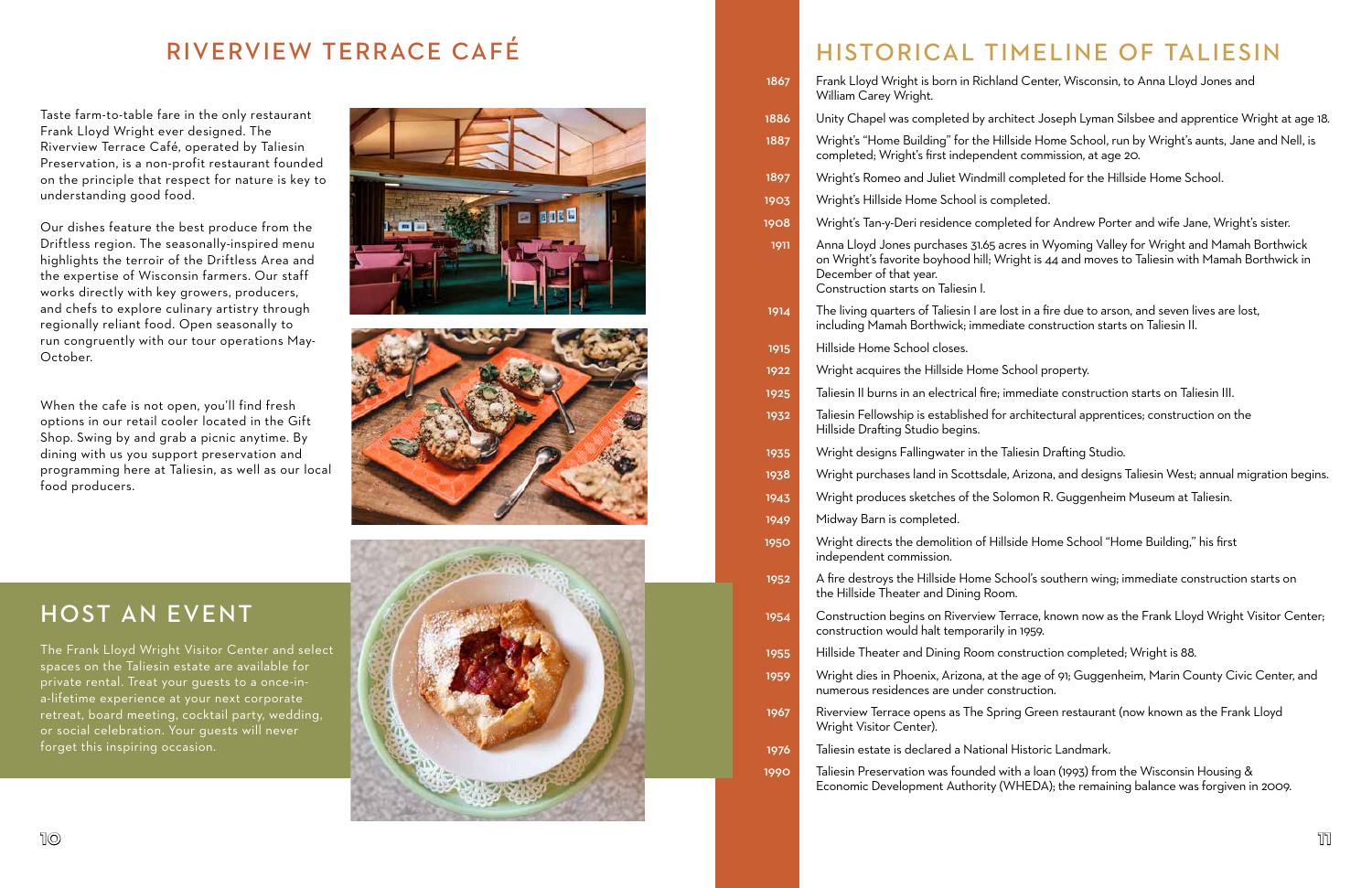# TALIESIN STRUCTURES

### 1886 UNITY CHAPEL

Unity Chapel is a shingle-style chapel designed by Joseph Lyman Silsbee of Chicago, IL. Wright's uncle and Unitarian minister, Jenkin Lloyd Jones, commissioned the chapel, and Frank Lloyd Wright designed the interior at 18 years old. Unity Chapel is Wright's earliest work. A family cemetery outside includes the Lloyd Jones family's gravesites, including Wright's original plot. Unity Chapel today remains operated by the Lloyd Jones family. The exterior is accessible to the public.

### 1897 ROMEO AND JULIET WINDMILL

Wright's aunts commissioned the Romeo and Juliet Windmill to pump water for their co-educational boarding school, and Wright offered them a striking observatory tower of wood. The design features two intersecting towers, with Romeo as a triangular storm prow and an octagonal Juliet. The aerodynamic structure allows storm winds to wrap around the towers without causing harm. In 1992 Taliesin Preservation fully restored the windmill as its first project on the Taliesin estate, in partnership with the Frank Lloyd Wright Foundation.

#### 1907 TAN-Y-DERI

Wright designed Tan-y-Deri as a residence for his sister, Jane Porter, and her family. The Porters worked for the Hillside Home School, just downhill. Welsh for "under the oaks," Tan-y-Deri sits on a hill adjacent to Taliesin. The design was based on "A Fireproof House for \$5000," featured in the Ladies Home Journal article. Tan-y-Deri underwent a comprehensive interior and exterior restoration completed in 2017.

#### 1911 TALIESIN

Wright's home and studio was a laboratory for architecture and design. Taliesin embodies Wright's organic architecture ideas in its three iterations — a departure from earlier Prairie School works. From the courtyards and gardens to the Living Room, Loggia, and Birdwalk, Taliesin offers a commanding view of the valley, settled by Wright's Welsh ancestors. Using natural local limestone and Wisconsin River sand, Taliesin stands as "shining brow" on Wright's favorite boyhood hill.

#### 1949 MIDWAY BARN

Midway Barn is between Taliesin and Hillside School. Stepping down the hill, it served as the center of agriculture for the estate beginning in the 1940s. Midway grew as operations expanded through the decades with the spired Milking Tower as Wright's "ode to the guernsey teat."

#### 1955 HILLSIDE STUDIO & THEATER

The complex of buildings at Hillside includes spaces from across Wright's career as a designer: the "abstract forest" drafting studio (1932), the Hillside Assembly Hall (1903), the HillsideTheater (1955), and the Fellowship dining hall (1955). Hillside is the former home of the Frank Lloyd Wright School of Architecture, and students used to reside here from mid-May through mid-October. The Assembly Hall is an example of Wright's strides to "destroy the box" of traditional architectural design. The Hillside Theater includes a curtain that was adapted from a Wright-designed geometric abstraction of the Taliesin landscape.

## 1967 THE FRANK LLOYD WRIGHT VISITOR CENTER

Wright designed the Riverview Terrace as a "gateway to Taliesin" that would house a restaurant, offices, and meeting space for the architects at Taliesin. Construction began under Wright's supervision and stalled upon Wright's death in 1959. In 1967 the Riverview Terrace opened as The Spring Green restaurant as part of an investment in developing an arts community in Spring Green along the Wisconsin River. Taliesin Preservation purchased the building in 1990 and adapted it to serve as the Frank Lloyd Wright Visitor Center.

## HISTORICAL TIMELINE OF TALIESIN (CONT)

| 1992        | Taliesin Preservation reconstructs the Romeo and Juliet Windmill with the Frank Lloyd<br>Wright Foundation.                                                                            |
|-------------|----------------------------------------------------------------------------------------------------------------------------------------------------------------------------------------|
| 1993        | Taliesin Preservation acquires The Spring Green restaurant and converts it to the<br>Frank Lloyd Wright Visitor Center.                                                                |
| 1994        | Frank Lloyd Wright Visitor Center opens for tours.<br>National Trust for Historic Preservation names Taliesin among the most endangered buildings.                                     |
| 1998        | The 229-year-old Tea Circle oak tree falls on the roof of Wright's Taliesin Drafting Studio.                                                                                           |
| 2000        | Preservation of Wright's Taliesin Drafting Studio completed.                                                                                                                           |
| <b>2010</b> | The bedroom of Wright's widow, Olgivanna Lloyd Wright, is completely restored and<br>opened to the public.                                                                             |
| 2011        | Taliesin celebrates its 100th anniversary and is removed from the list of America's most<br>endangered buildings by the National Trust for Historic Preservation.                      |
| 2015        | Preservation of the Loggia was completed and opened to the public after nearly 20 years.                                                                                               |
| 2017        | The 150th anniversary of the birth of Frank Lloyd Wright.<br>Frank Lloyd Wright Visitor Center celebrates 50th anniversary.<br>Tan-y-Deri interior and exterior restoration completed. |
| 2018        | Taliesin Preservation celebrates its 25th anniversary.<br>Taliesin Preservation wins the WI Governor's Tourism Award for Arts, Culture, and Heritage.                                  |

- 2019 Taliesin becomes part of a UNESCO World Heritage Site. Taliesin Preservation wins the Trustees Emeritus Award for Historic Site Stewardship from the National Trust for Historic Preservation.
- 2020 The Frank Lloyd Wright School of Architecture changes its name to The School of Architecture and moves to Acrosonti in Arizona.